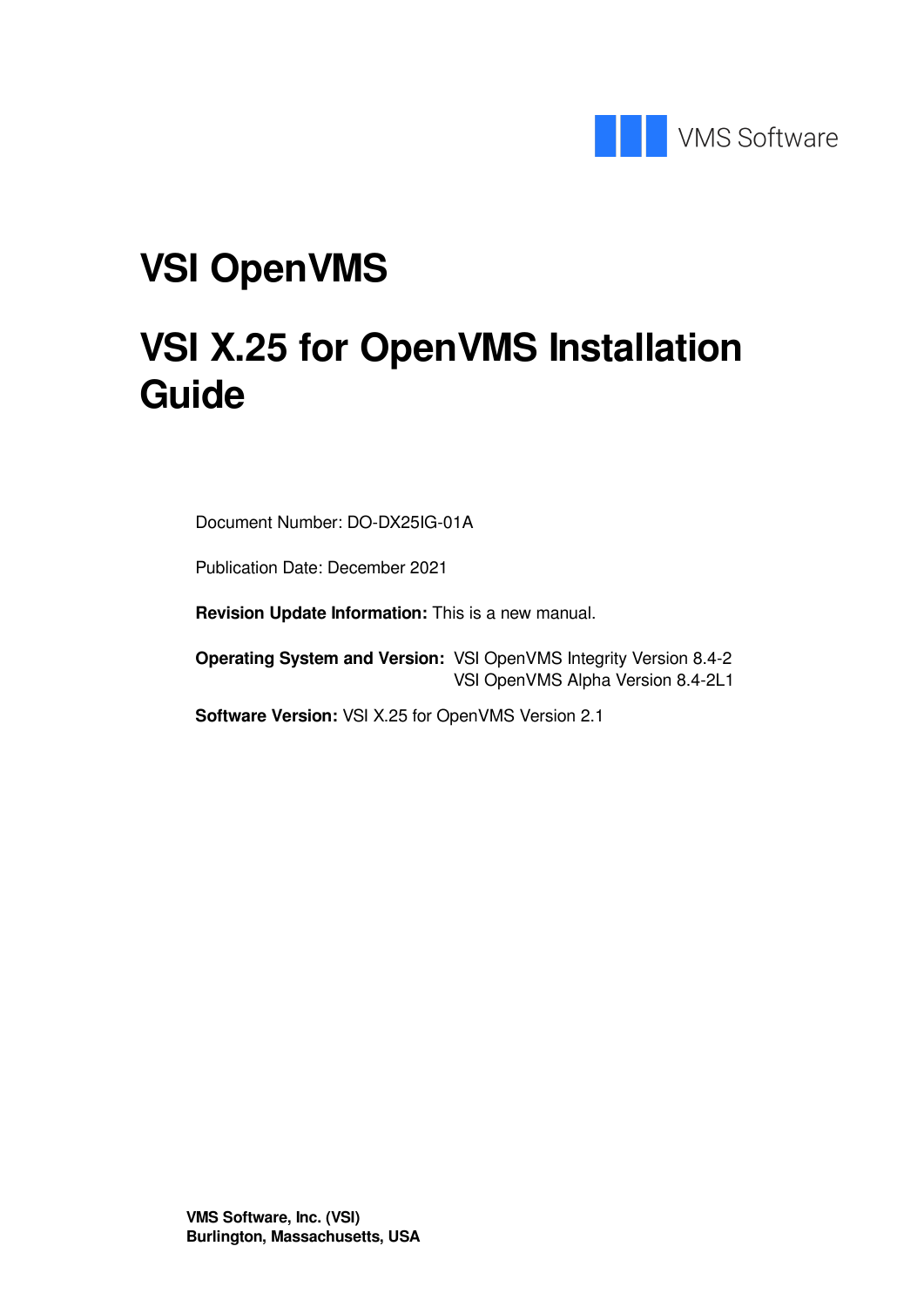#### **VSI X.25 for OpenVMS Installation Guide**

**VMS Software** 

Copyright © 2021 VMS Software, Inc. (VSI), Burlington, Massachusetts, USA

#### **Legal Notice**

Confidential computer software. Valid license from VSI required for possession, use or copying. Consistent with FAR 12.211 and 12.212, Commercial Computer Software, Computer Software Documentation, and Technical Data for Commercial Items are licensed to the U.S. Government under vendor's standard commercial license.

The information contained herein is subject to change without notice. The only warranties for VSI products and services are set forth in the express warranty statements accompanying such products and services. Nothing herein should be construed as constituting an additional warranty. VSI shall not be liable for technical or editorial errors or omissions contained herein.

HPE, HPE Integrity, HPE Alpha, and HPE Proliant are trademarks or registered trademarks of Hewlett Packard Enterprise.

Intel and Itanium are trademarks or registered trademarks of Intel Corporation or its subsidiaries in the United States and other countries.

Oracle is a registered trademark of Oracle and/or its affiliates.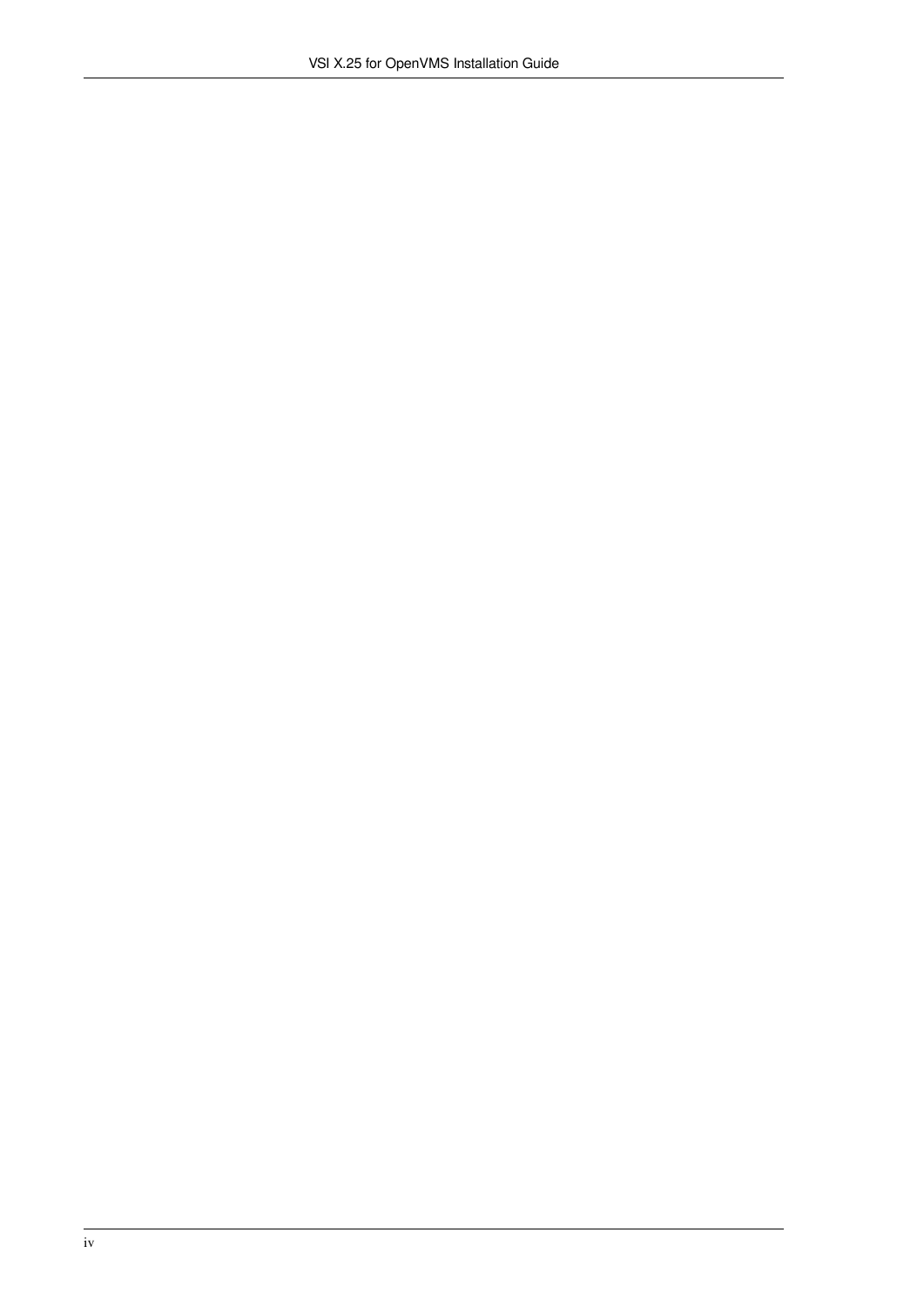# <span id="page-4-0"></span>**Preface**

This guide describes how to install VSI X.25 for OpenVMS V2.1 HPE servers running the OpenVMS operating system. This guide is intended for system managers who are responsible for installing VSI X.25 for OpenVMS V2.1.

If you have not yet installed VSI X.25 for OpenVMS V2.1, then read this manual sequentially. If you have already performed the installation and need specific information on post-installation tasks, review the table of contents and go to the pages you need.

### <span id="page-4-1"></span>**1. About VSI**

VMS Software, Inc. (VSI) is an independent software company licensed by Hewlett Packard Enterprise to develop and support the OpenVMS operating system.

VSI seeks to continue the legendary development prowess and customer-first priorities that are so closely associated with the OpenVMS operating system and its original author, Digital Equipment Corporation.

For additional information about VSI OpenVMS products and services, visit: https:// www.vmssoftware.com

### <span id="page-4-2"></span>**2. Associated Documentation**

The following manuals are included in the VSI X.25 for OpenVMS V2.1 documentation set.

- *VSI X.25 for OpenVMS V2.1 Configuration Guide* This guide describes how to configure the product.
- *VSI X.25 for OpenVMS V2.1 Management Guide* This manual describes how to manage and monitor an X.25 system, and details the tools provided to administer an X.25 system.
- *VSI X.25 for OpenVMS V2.1 Problem Solving Guide* This manual provides guidance on how to solve problems that may occur when using the product.
- *VSI X.25 for OpenVMS V2.1 Release Notes* This manual provides late breaking information about the product.

### <span id="page-4-3"></span>**3. OpenVMS Documentation**

The full VSI OpenVMS documentation set can be found on the VMS Software Documentation webpage at .

### <span id="page-4-4"></span>**4. VSI Encourages Your Comments**

You may send comments or suggestions regarding this manual or any VSI document by sending electronic mail to the following Internet address: <docinfo@vmssoftware.com>. Users who have OpenVMS support contracts through VSI can contact <support@vmssoftware.com> for help with this product.

### <span id="page-4-5"></span>**5. Conventions**

[Table](#page-5-0) 1 lists the conventions used in this guide.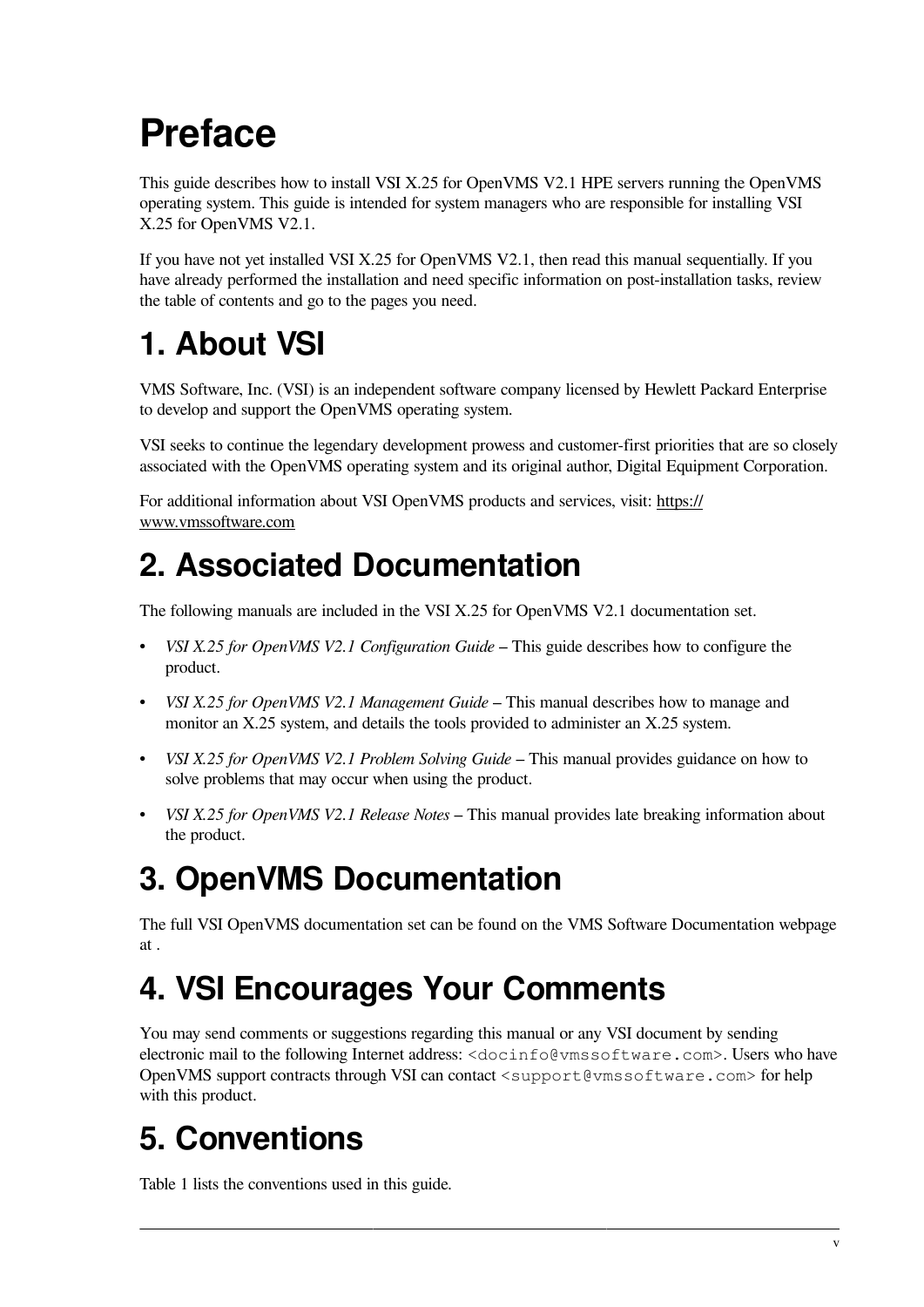<span id="page-5-0"></span>

|  |  | <b>Table 1. Conventions</b> |
|--|--|-----------------------------|
|--|--|-----------------------------|

| <b>Convention</b>                         | <b>Meaning</b>                                                                                                                                                                                          |
|-------------------------------------------|---------------------------------------------------------------------------------------------------------------------------------------------------------------------------------------------------------|
| <b>UPPERCASE TEXT</b>                     | Uppercase text indicates the name of a command, a file, a parameter,<br>a procedure, or utility.                                                                                                        |
| ASYS<br><i><b>\$UPDATE: VMSINSTAL</b></i> | In interactive examples, prompts or displayed text appears in a<br>monospace font. User input appears in a bold monospace font.                                                                         |
| Ctrl/x                                    | In interactive examples, a sequence such as Ctrl/x indicates that you<br>must hold down the key labeled Ctrl while you press another key or<br>a pointing device button; for example, Ctrl/C or Ctrl/Z. |
| [YES]                                     | In an installation prompt, square brackets indicate that the enclosed<br>item is a default value. Square brackets also serve as delimiters for a<br>directory name in a file specification.             |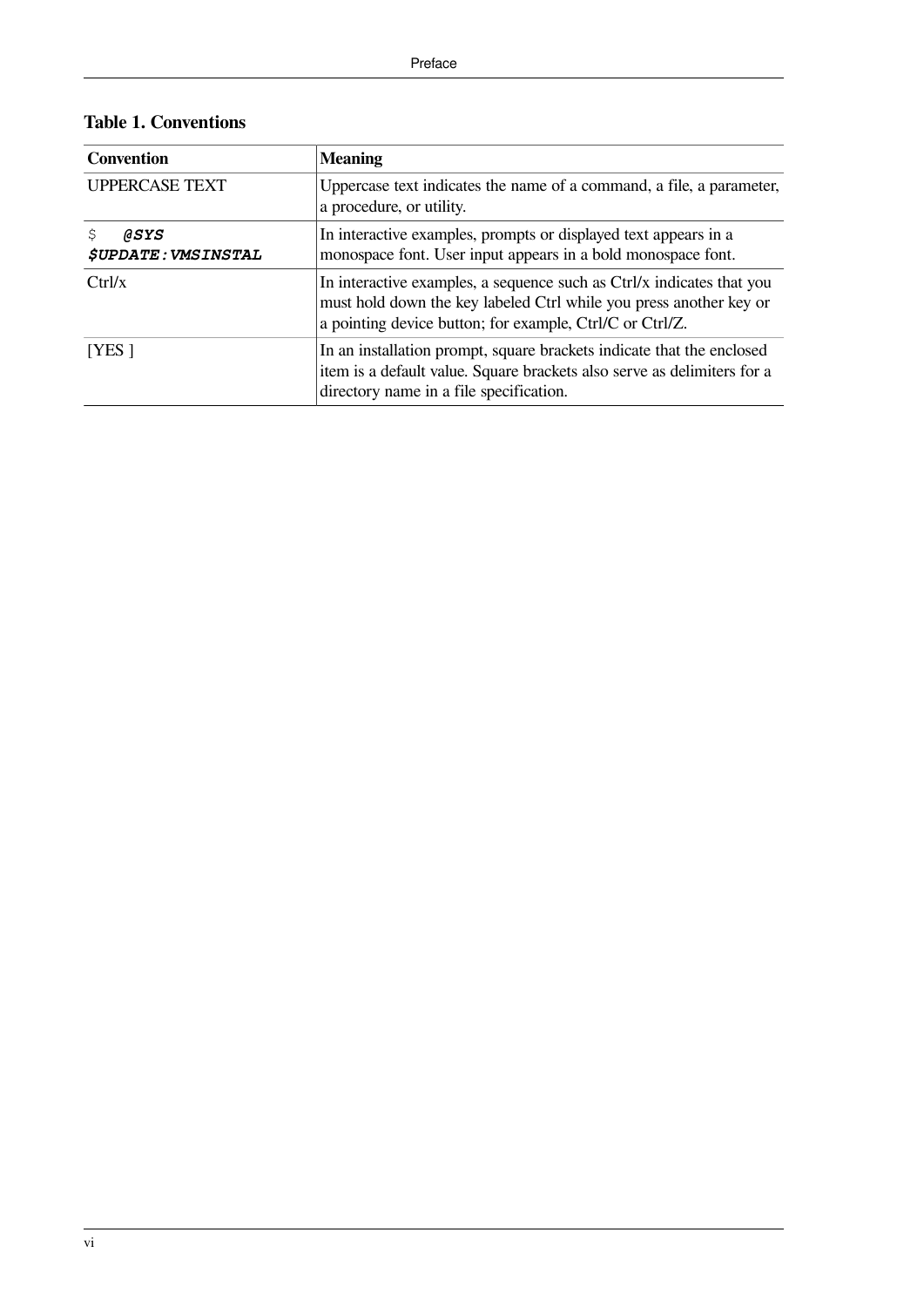## <span id="page-6-0"></span>**Chapter 1. Preparing for Installation**

VSI X.25 for OpenVMS V2.1 enables appropriately configured systems to connect to an X.25 Packet Switched Data Network (PSDN) via an X.25 relay node on the same Local Area Network (LAN), via an X.25 connector node, or directly using a synchronous communications device.

Full details of the features and facilities provided by VSI X.25 for OpenVMS V2.1 are provided in the *Software Product Description (DO-DX2501-01A)*.

Throughout the rest of this guide, the product VSI X.25 for OpenVMS V2.1 is referred to as VSI X.25.

#### **Note**

(Alpha only) If you intend to run VSI X.25 for OpenVMS Alpha over a LAN (using LLC2) or to access a PSDN directly, an appropriate synchronous interface card is required. For details of the synchronous communications devices supported on Alpha, refer to the *VSI X.25 for OpenVMS Software Product Description* (SPD).

The X.25 installation kit is installed using the POLYCENTER Software Installation Utility (PCSI). This utility is provided as part of the operating system software.

In addition to the VSI OpenVMS operating system, VSI X.25 requires that DECnet/OSI for OpenVMS Systems be installed.

If you choose to install all the required software products at the same time, install the OpenVMS operating system and layered products in the following order:

- 1. VSI OpenVMS operating system
- 2. DECnet/OSI for OpenVMS Systems
- 3. VSI X.25 for OpenVMS V2.1

During the installation of X.25, a check is made for the required DECnet and WANDD software. If the DECnet software is not present,you are prompted to install it before proceeding. WANDD software is now included in the VSI X.25 product.

#### **Note**

You cannot install and run VSI X.25 without the DECnet software.

The PCSI files are provided in the VSI-I64VMS-X25-V0201--1.ZIPEXE file. Enter the following command to extract the files:

\$ run VSI-I64VMS-X25-V0201--1.ZIPEXE; UnZipSFX 6.01 of 29 September 2014, by Info-ZIP (http://www.info-zip.org). inflating: VSI-I64VMS-X25-V0201--1.PCSI\$COMPRESSED inflating: VSI-I64VMS-WANDD-V0201--1.PCSI\$COMPRESSED extracting: VSI-I64VMS-X25-V0201--1.PCSI\$COMPRESSED\_VNC extracting: VSI-I64VMS-WANDD-V0201--1.PCSI\$COMPRESSED\_VNC

This rest of this chapter details the tasks that need to be completed or considered *before* attempting to install VSI X.25.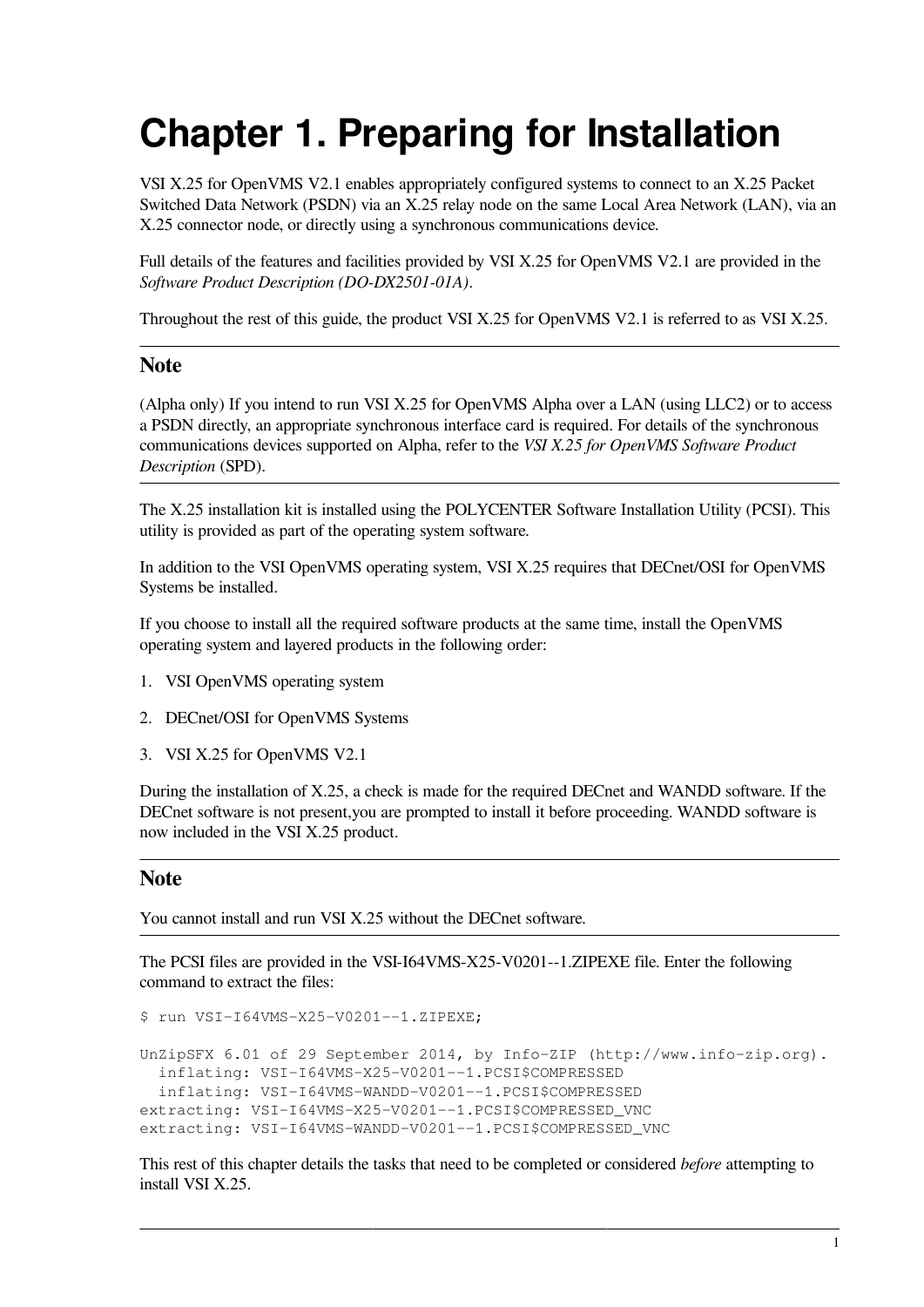- 1. **Read the Release Notes.** VSI X.25 provides release notes in the kit. You should review the release notes because they contain important information that you should know before installing. The release notes are included in the kit.
- 2. **Determine the default privileges of the installing account.** To install VSI X.25, you must be logged in to an account that has SETPRV or at least the following privileges: CMKRNL, WORLD, SYSPRV.

Log in and enter the DCL command:

\$ SHOW PROCESS/PRIVILEGES

The POLYCENTER Software Installation Utility turns off BYPASS privilege at the start of the installation.

3. **Check Process Quotas.** The POLYCENTER Software Installation Utility requires that the installation account has requires the minimum quotas:

| <b>ASTLM</b> | 24    |
|--------------|-------|
| <b>BIOLM</b> | 18    |
| <b>BYTLM</b> | 32768 |
| <b>DIOLM</b> | 18    |
| <b>ENQLM</b> | 200   |
| <b>FILLM</b> | 100   |

4. **Use the OpenVMS Authorize Utility to verify and change process quotas for the installation account in the user authorization file (SYSUAF.DAT).**

For example, to verify and then change the BYTLM quota for the *account–name* installation account, enter the following command sequence:

```
$ SET DEFAULT SYS$SYSTEM
$ RUN AUTHORIZE
UAF> SHOW account-name
UAF> MODIFY account-name /BYTLM = 32768
UAF> EXIT
$ LOGOUT
```
After the quotas for the installation account have been changed, log out of the installation account and log in again for the new quotas to take effect. You can then proceed with the installation. User account quotas are stored in the file SYSUAF.DAT.

5. **Check system disk space.** To install VSI X.25 (including all the optional software components) your system requires approximately 12000 blocks of free disk storage space.

If you do not want to install all the optional components, you should calculate the required disk space by referring to following table. Note that the disk space requirement for a specific component should be *added to* the disk space required for VSI X.25.

| <b>Software Component</b> | <b>Approx. Required</b><br><b>Disk Space (blocks)</b> |
|---------------------------|-------------------------------------------------------|
| $X.25$ Client             | 10330                                                 |
| $ X.29$ Support           | 500                                                   |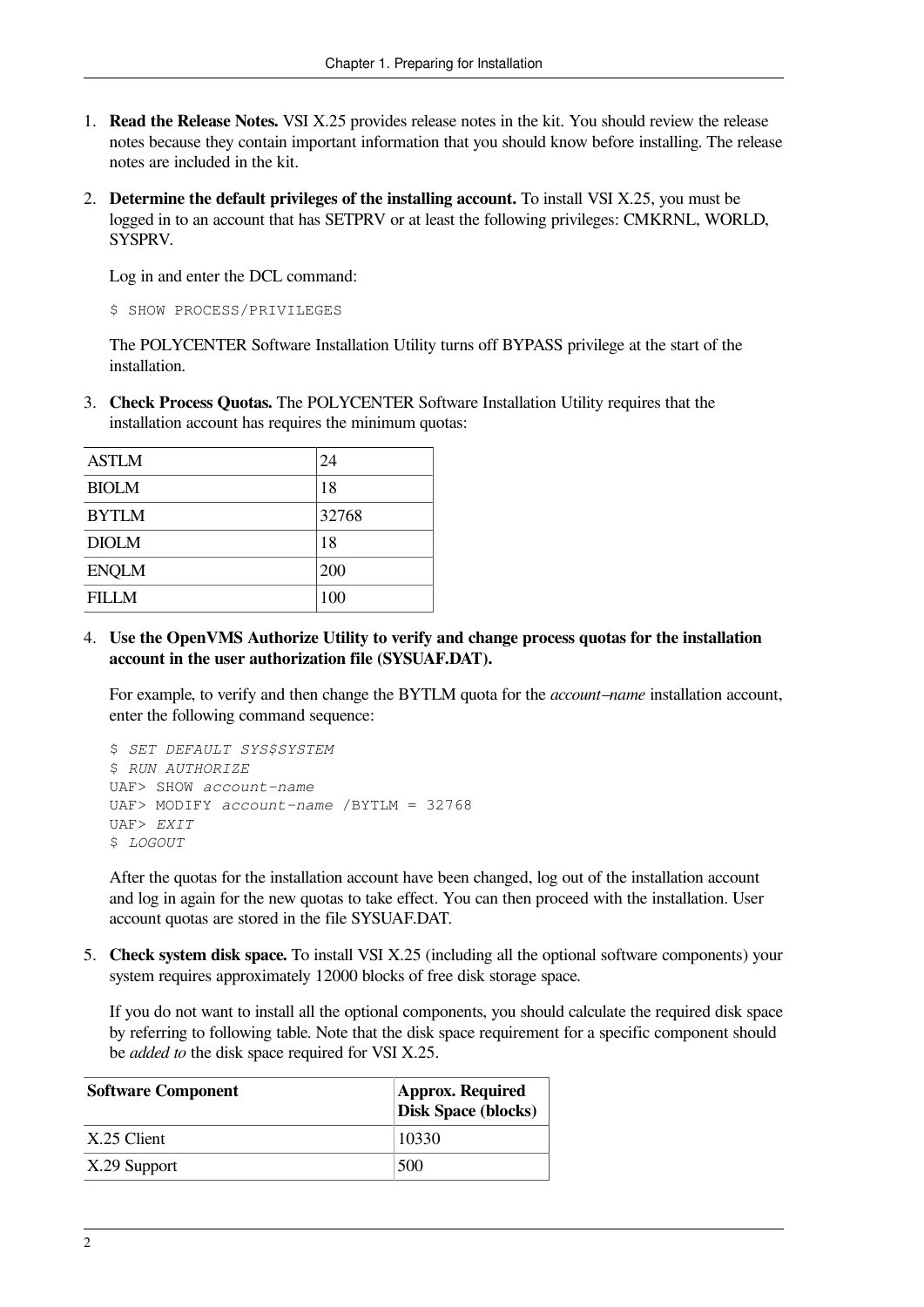| <b>Software Component</b>   | <b>Approx. Required</b><br><b>Disk Space (blocks)</b> |
|-----------------------------|-------------------------------------------------------|
| $X.25$ Mail                 | 150                                                   |
| $X.25$ Accounting           | 100                                                   |
| Trace                       | 570                                                   |
| <b>Programming Examples</b> | 350                                                   |

To determine the number of free disk blocks on the current system disk, enter the following command at the DCL prompt:

\$ SHOW DEVICE SYS\$SYSDEVICE

If necessary, create enough free disk space to accommodate the installation of X.25 Client.

[Chapter](#page-12-0) 2 describes options the POLYCENTER Software Installation Utility provides if there is insufficient disk space to complete the VSI X.25 installation.

6. **Use SYSGEN and AUTOGEN Utilities to set system parameters.** The System Generation Utility (SYSGEN) and the AUTOGEN Utilities prepare your system for an installation of VSI X.25. AUTOGEN uses system configuration data to automatically set system parameters.

VSI X.25 requires the system parameter MAXBUF to have a minimum value of 2048.

To determine the values of the system parameters, invoke the System Generation Utility (SYSGEN) as follows:

```
$ RUN SYS$SYSTEM: SYSGEN
SYSGEN>
```
At the SYSGEN> prompt, enter the SHOW command to display the value of a specific system parameter. The following example displays the value for the MAXBUF system parameter:

SYSGEN> SHOW MAXBUF

After displaying the parameters with the SHOW command, enter the EXIT command at the SYSGEN> prompt to return to DCL level.

7. **Check free global pagelets.** To install and run VSI X.25, you must have sufficient free global pagelets and global sections.

#### **Note**

On OpenVMS Alpha architectures, the term pagelet denotes a 512– byte quantity of memory equivalent to a memory page on VAX systems.

VSI X.25 requires *at least* 64 global pagelets and 1 global section.

You must first find out how many free global pagelets and sections are on your system, and then use AUTOGEN if you need to increase the global pagelets and global sections system parameters.

Use the WRITE command with the F\$GETSYI lexical function to find the number of free global pagelets and global sections. The following example shows how to get this information at your terminal (the default for SYS\$OUTPUT):

\$ WRITE SYS\$OUTPUT F\$GETSYI("CONTIG GBLPAGES")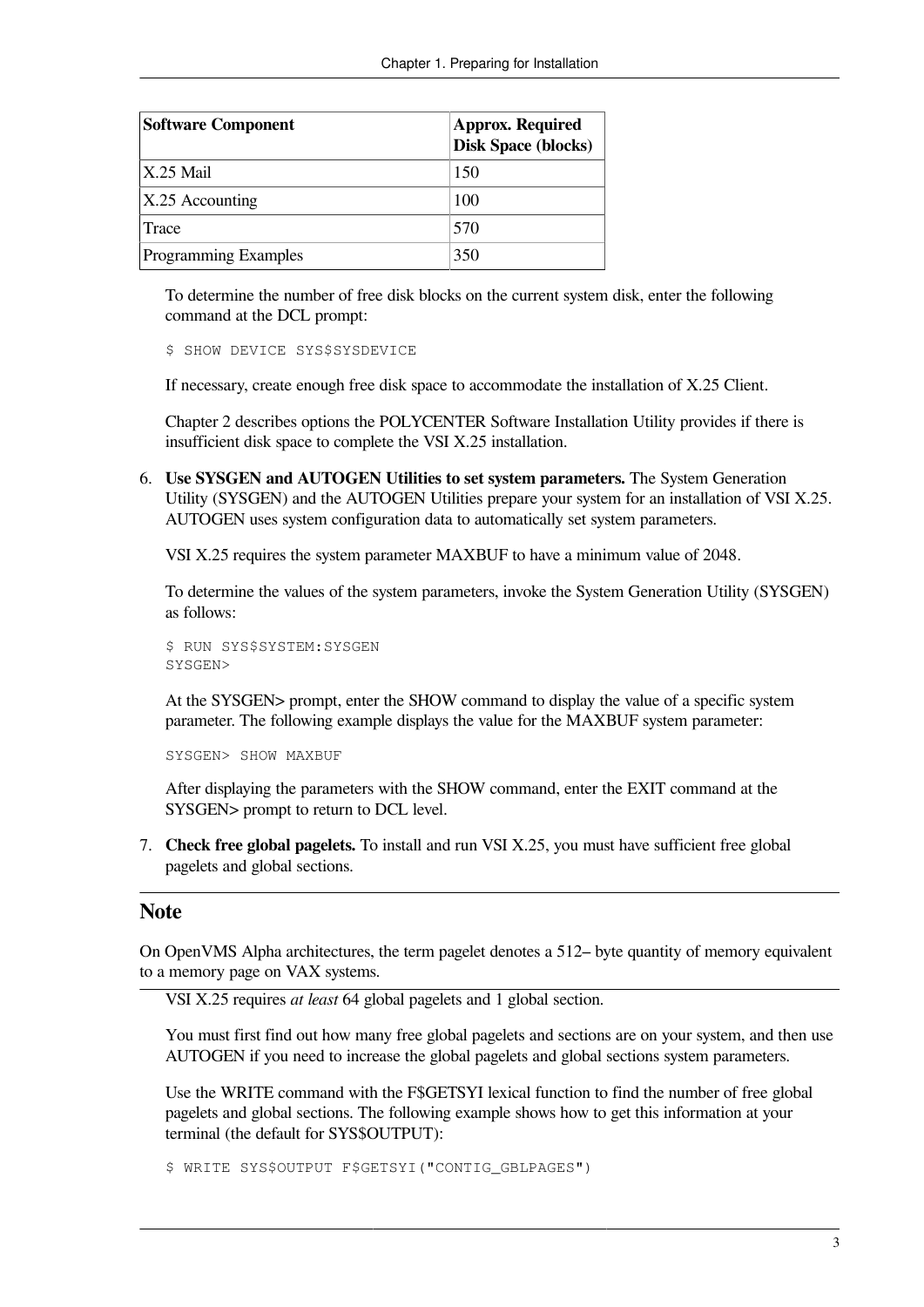```
15848
$ WRITE SYS$OUTPUT F$GETSYI("FREE_GBLSECTS")
24
```
Compare the values displayed with those required for X.25.

- If the values displayed by the system are greater than the values required for VSI X.25, you do not need to increase the system parameter settings.
- If one of the values is less than the value required for VSI X.25, you must increase the system parameter setting using AUTOGEN. Proceed to the next section.
- 8. **Use the AUTOGEN command procedure to change system parameters.** AUTOGEN automatically adjusts values for parameters that are associated with the values you reset manually.

Edit the SYS\$SYSTEM: MODPARAMS. DAT file. To change a parameter value, delete the current value associated with that parameter and enter the new value. To add a new parameter, add a line to the file that includes both the name of the parameter and its value. For example:

 $WSMAX = 8096$ 

To modify incremental parameters such as free global pagelets and global sections, use the ADD\_ prefix. The following example increases the global page setting by 2000:

ADD\_GBLPAGES = 2000

Note that when you set the page file quota, do not use a value that exceeds the amount of page file space available on the system. After you make all your changes, exit from the editor.

9. **Execute the AUTOGEN procedure to recalculate your system parameters:** The following command recalculates your system parameters and reboots the system.

\$ @SYS\$UPDATE:AUTOGEN GETDATA REBOOT

When you specify REBOOT, AUTOGEN performs an automatic system shutdown and then reboots the system. Any users logged on to the system are immediately disconnected during the shutdown. The automatic reboot puts the new parameter values into effect.

The AUTOGEN Utility automatically adjusts some of the SYSGEN parameters based on the consumption of resources since the last reboot. If you do not want to take advantage of this automatic adjustment, include the NOFEEDBACK qualifier on the AUTOGEN command line.

For more information about using AUTOGEN, refer to the OpenVMS system management documentation.

10. **Use the System Generation Utility (SYSGEN) to set dynamic parameters.** Dynamic parameters changed with the SYSGEN command WRITEACTIVE become active immediately without any need to reboot your system. In fact, rebooting returns dynamic system parameter values to their previous settings.

Once you change dynamic parameter values, you should complete the installation before rebooting the system. After you finish with the installation, you can reset the dynamic parameters to their previous values or let them be reset automatically when you next reboot your system.

If the dynamic parameter value of MAXBUF on your system is less than 2048, use the following series of commands to change the value: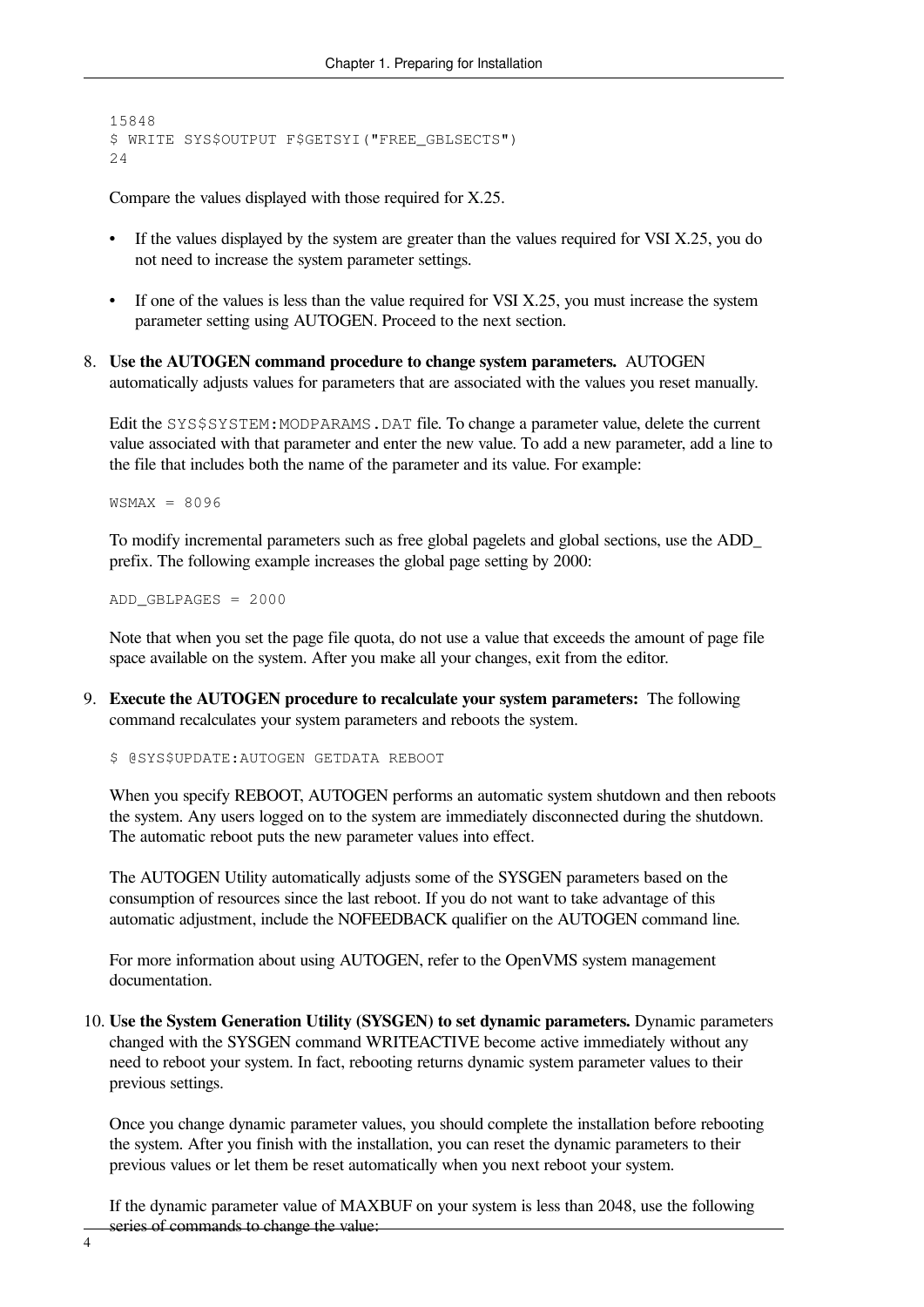```
$ RUN SYS$SYSTEM:SYSGEN
SYSGEN> USE ACTIVE
SYSGEN> SET MAXBUF 2048
SYSGEN> WRITE ACTIVE
SYSGEN> EXIT
```
VSI recommends that you back up your system disk before installing any software. Use the backup procedures that are established at your site. For details on performing a system backup, refer to the OpenVMS system management documentation.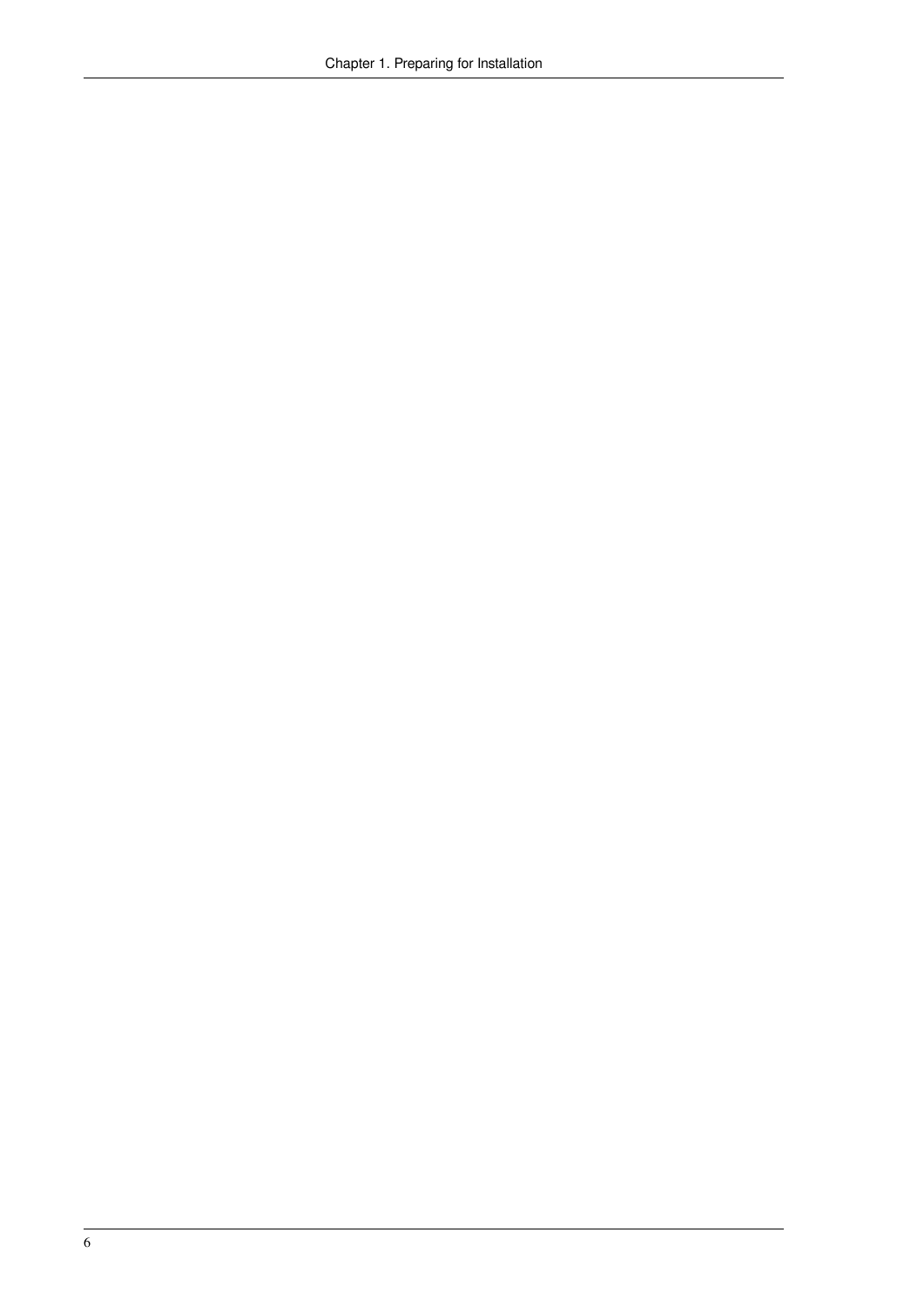# <span id="page-12-0"></span>**Chapter 2. Installing VSI X.25**

This chapter describes the procedure to install VSI X.25.

In addition, this chapter provides details on how to display a list of the files installed on your system during the installation of VSI X.25. Refer to *Files Installed on Your System*.

1. **Register the X.25 Software License.** Before you run VSI X.25, you must first register a License Product Authorization Key (License PAK) using the License Management Facility (LMF). Your existing HPE license for this product will not work. Refer to the *VSI X.25 for OpenVMS V2.1 Software Product Description* (SPD DO-DX2501-01A) for more information about licensing.

For information on using LMF, refer to the *VSI OpenVMS License Management Utility Guide*.

If you are installing pre-requisite or optional software along with VSI X.25, review the PAK status and install the PAKs for any pre-requisite or optional software before you install VSI X.25.

2. **Install the software** Provided you have extracted the PCSI files from the ZIPEXE file, you can now install VSI X.25 by enter the following command:

\$ PRODUCT INSTALL X25CLIENT /SOURCE=*kit\_location* /DEST=SYS\$SYSROOT

See Chapter 1 for information about extracting the VSI X.25 kit from the ZIPEXE file.

3. **Using PCSI features when installing.** For a description of all the features you can request when starting an installation such as purging files, and using a product configuration file, refer to DCL help for the PRODUCT INSTALL command help. Full details of using the POLYCENTER Software Installation Utility to install and manage software products on your system are provided in the *POLYCENTER Software Installation Utility User's Guide*. If the /SOURCE qualifier is not used, an attempt is made to read the installation kit from PCSI\$SOURCE:[KITS].

Some software products require you to make a set of choices when you install the product. For example, if you are installing a tool that checks spelling, you might choose which languages you want to include. When you use the POLYCENTER Software Installation Utility, you can select the options for a product (that is, configure it) in one of three ways:

- By creating a product configuration file (PCF), before you install the product
- By responding to questions asked during the installation procedure
- By modifying your choices after you install a product
- Type the DCL command HELP PRODUCT, followed by the name of a *POLYCENTER Software Installation Utility* command (for example, HELP PRODUCT INSTALL).
- By saving your answers in a PCF and using the file for subsequent installations, you can reduce or eliminate the questions asked when you install a product. You can also create multiple PCFs for each product. This lets you customize software installations for unique hardware situations or for different usage patterns within a group.
- If you create a PCF as a separate operation, rather than as part of the installation procedure, you can determine whether and how your choices are recorded in the PCF. You have the following options: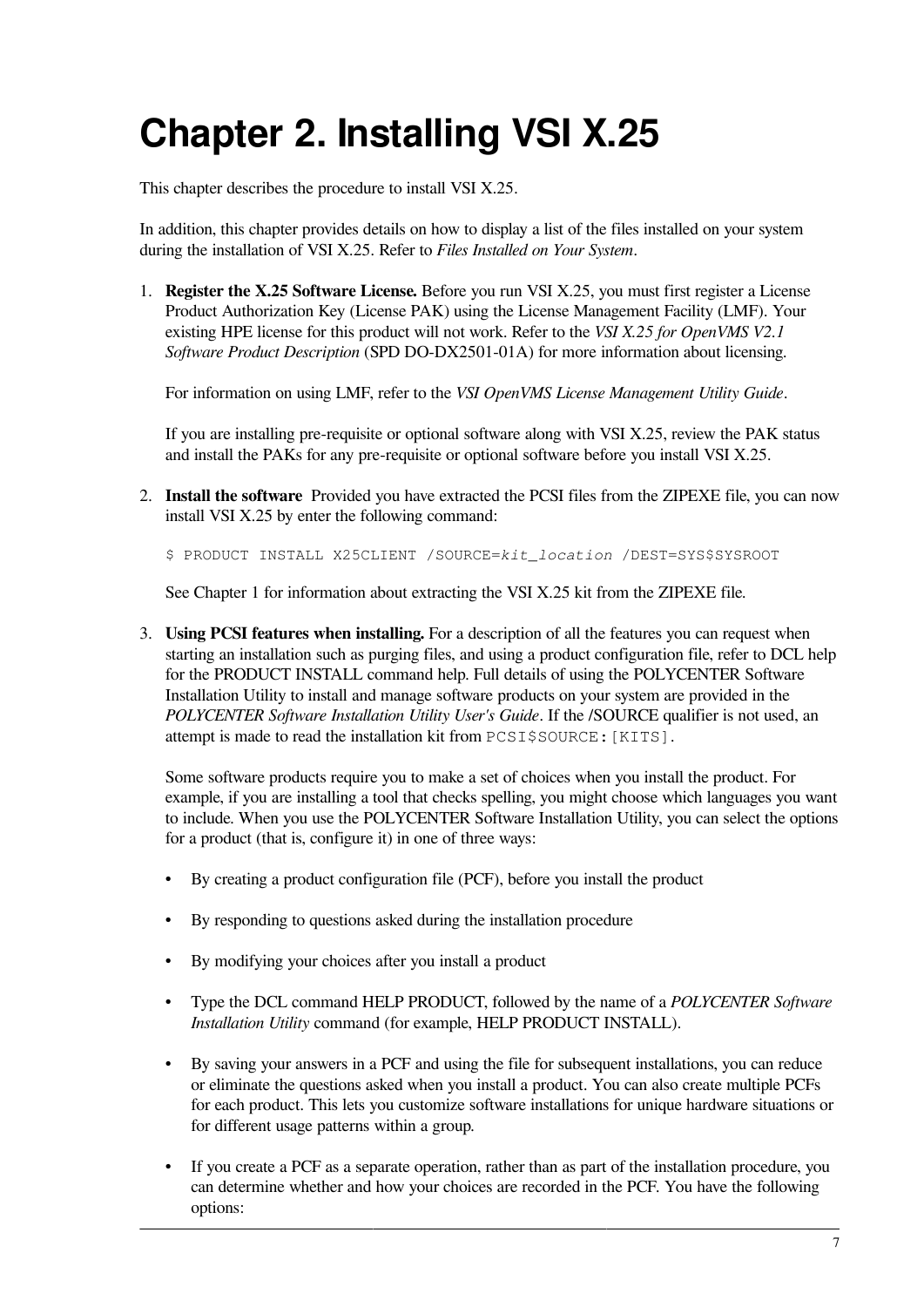- **Saving your answer.** You can specify that your response to an installation question (rather than the current default value) be stored in the PCF.
- **Using your answer only once.** You can answer a question without recording your answer in the PCF. This is useful for responding to questions that are specific to a single system (such as a DECnet node name) or installation (such as a time setting).
- **Deferring a question so that it is asked again during a future installation.** For example, you might want an installer to verify that a particular response is still valid for the systems on which each installation is being performed.
- **Preventing a question from being asked again.** If you do not defer a question when you create a PCF, the default response recorded in the PCF is used during future installations. The installer is not prompted for the information. This reduces the length and complexity of the actual installation procedure.

The POLYCENTER Software Installation Utility verifies that any or all of the following are true, depending on your product:

- You are logged in to a privileged account. It is good practice to install software from the system manager's account with your default device and directory set to SYS\$UPDATE.
- Quotas, system parameters, disk space, [and memory] for installation are adequate. The POLYCENTER Software Installation Utility checks for the quota values specified in [Chapter](#page-6-0) 1. If sufficient disk space is not found, the installation procedure provides options:
	- You can restart the installation and specify another disk to use as an alternate working device for the temporary working directory. See [Chapter](#page-6-0) 1 for information about how to use an alternate working device.
	- You can abort the installation and then create more disk space on the system disk. The VSI *VSI OpenVMS Upgrade and Installation Manual* describes how to use tailoring utilities so that you can delete files and create more disk space.

If you lack sufficient free disk space for installation or have no other disk to use as an alternate working device, the installation procedure exits.

- The minimum VSI OpenVMS system version is installed (VSI OpenVMS Integrity Version 8.4-2 or VSI OpenVMS Alpha Version 8.4-2L1).
- Users have logged out.

When the POLYCENTER Software Installation Utility detects a problem in any of these areas, it asks if you want to continue the installation.

Use the following commands to stop and restart the installation:

To stop the procedure at any time:

- 1. Press **Ctrl/Y**
- 2. Enter the command PRODUCT REMOVE VSI\_X25 to reverse any changes to the system that occurred during the partial installation. This command deletes all files created up to that point and causes the installation procedure to exit.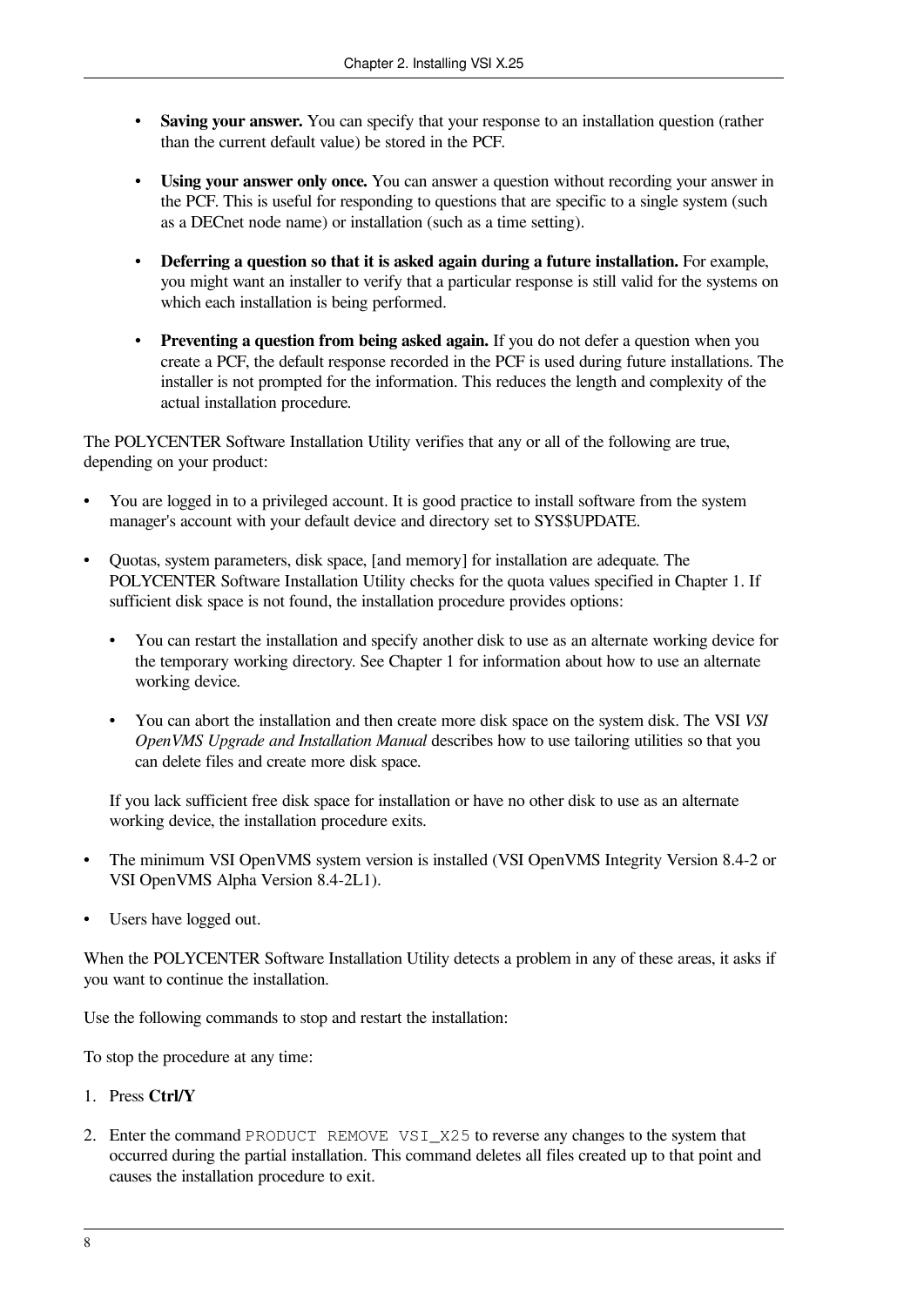The POLYCENTER Software Installation Utility resolves some conflicts automatically. For other types of conflicts, the POLYCENTER Software Installation Utility provides feedback on the nature of the conflict, letting you decide how you want to proceed.

Similarly, if the correct version of OpenVMS is installed, and you elect not to use the default values when installing VSI X.25, the Software Integrator warns you that you will need to use the RECONFIGURE option if you want to change the version of OpenVMS to be used.

As an installation procedure progresses, the system displays a percentage to indicate how much of the installation has been completed. For example:

```
Percent Done: 15%...30%...46%...61%...76%...92%%
POLYCENTER Software Installation Utility-I-SUCCESS, operation completed
  successfully
```
If you started the installation using the /LOG qualifier, the system displays details of the installation.

#### **This section describes how to recover from errors during product installation.**

If the installation of VSI X.25 fails for any reason, the following message is displayed:

```
%POLYCENTER Software Installation Utility INSTAL-E-INSFAIL,
 The ... installation of VSI X.25 for OpenVMS V2.1 has failed.
```
If the installation fails, you must restart the installation procedure. An error during the installation can occur if one or more of the following conditions exist:

- The operating system version is incorrect.
- The prerequisite software version is incorrect.
- Quotas necessary for successful installation of VSI X.25 are inadequate.
- Process quotas required by the POLYCENTER Software Installation Utility are inadequate (see [Chapter](#page-6-0) 1).

If you are notified that any of these conditions exist, you should take the appropriate action as described in the message. For an explanation of any system messages, refer to the *OpenVMS System Messages and Recovery Procedures Reference Manual*or the online HELP/MESSAGE facility.

The VSI X.25 installation procedure installs a number of files on your system. To list the files, enter the command:

\$ PRODUCT SHOW OBJECT /PRODUCT=X25CLIENT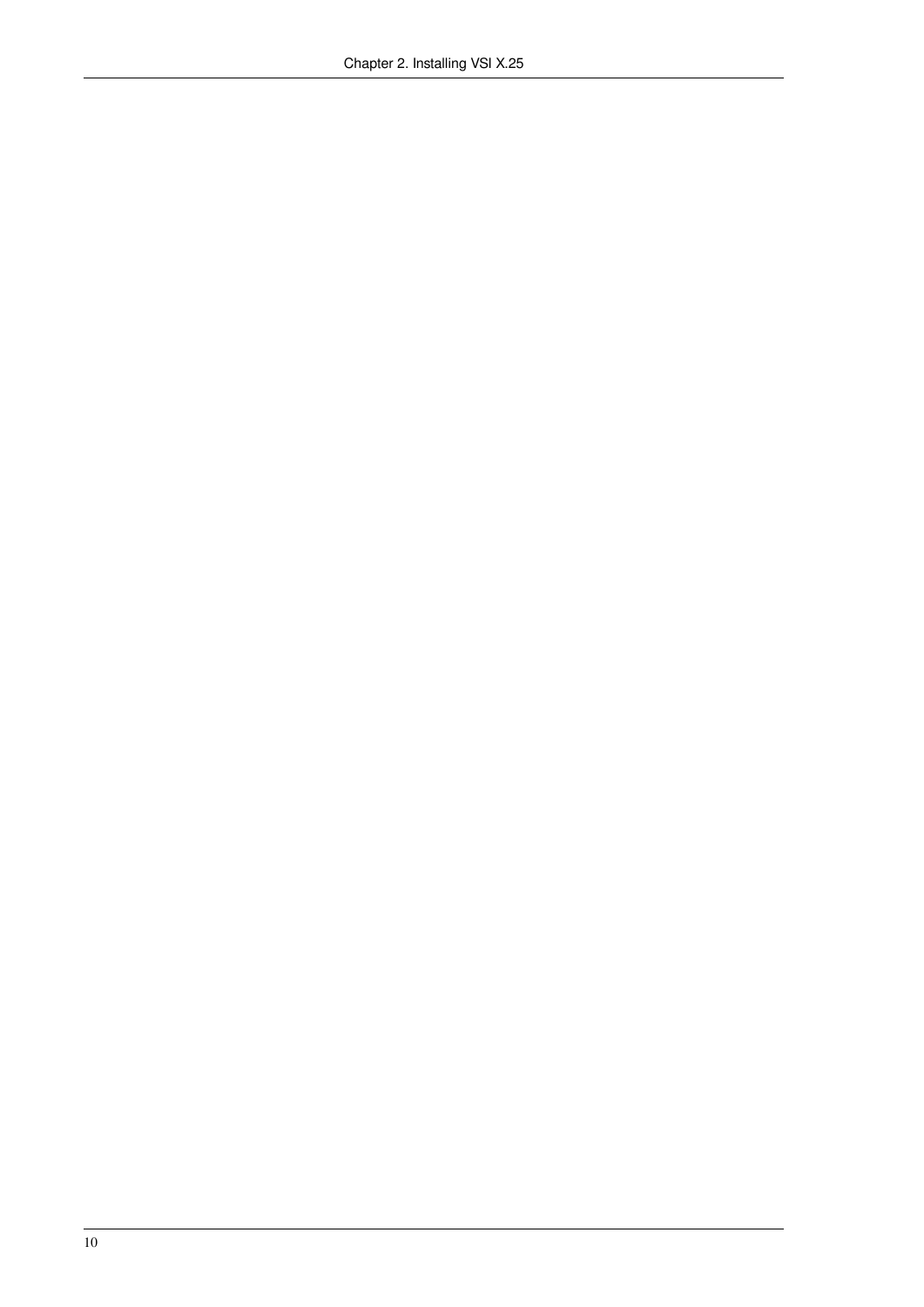## <span id="page-16-0"></span>**Chapter 3. Post–installation Tasks**

This chapter summarizes the tasks that should be performed after VSI X.25 has been installed. In addition, this chapter details how to de–install VSI X.25.

You must edit the system startup and shutdown files to provide for automatic startup and shutdown of VSI X.25 when your system is rebooted.

1. Add the command line that starts VSI X.25 to the system startup file, SYS \$MANAGER:SYSTARTUP\_VMS.COM.

The following example shows the network startup command line followed by the VSI X.25 startup command line:

```
$ @SYS$MANAGER:STARTNET.COM
 .
  .
 .
$ IF F$SEARCH ("SYS$STARTUP:X25$STARTUP.COM") .NES. "" THEN @SYS
$STARTUP:X25$STARTUP
```
VSI X.25 cannot start until after the network has started. You must position this new command line after the line that invokes the network startup command procedure.

2. Add the following command line to the system shutdown file, SYS \$MANAGER:SYSHUTDWN.COM:

```
$ IF F$SEARCH ("SYS$STARTUP:X25$SHUTDOWN.COM") .NES. "" THEN @SYS
$STARTUP:X25SHUTDOWN
```
3. Add the following command line to SYLOGIN.COM:

```
$ IF F$SEARCH ("SYS$MANAGER:X25$SYLOGIN.COM") .NES. "" THEN @SYS
$MANAGER:X25SYSLOGIN
```
Once VSI X.25 has been installed, your system needs to be configured.

Full details on how to configure the product are provided in the *VSI X.25 for OpenVMS V2.1 Configuration Guide*.

To use VSI X.25, each account must have *at least* the following privileges:

TMPMBX **NETMBX** PSI\$X25\_USER PSI\$DECLNAME

Use the OpenVMS Authorize Utility to determine whether users have the privileges they require.

The installation procedure modifies the DCL command table so that VSI X.25 specific commands are recognized and processed. However, the previous command table is still in effect for users who are currently logged in.

To use the VSI X.25 specific commands, users must either log out and then log in again, or issue the following DCL command: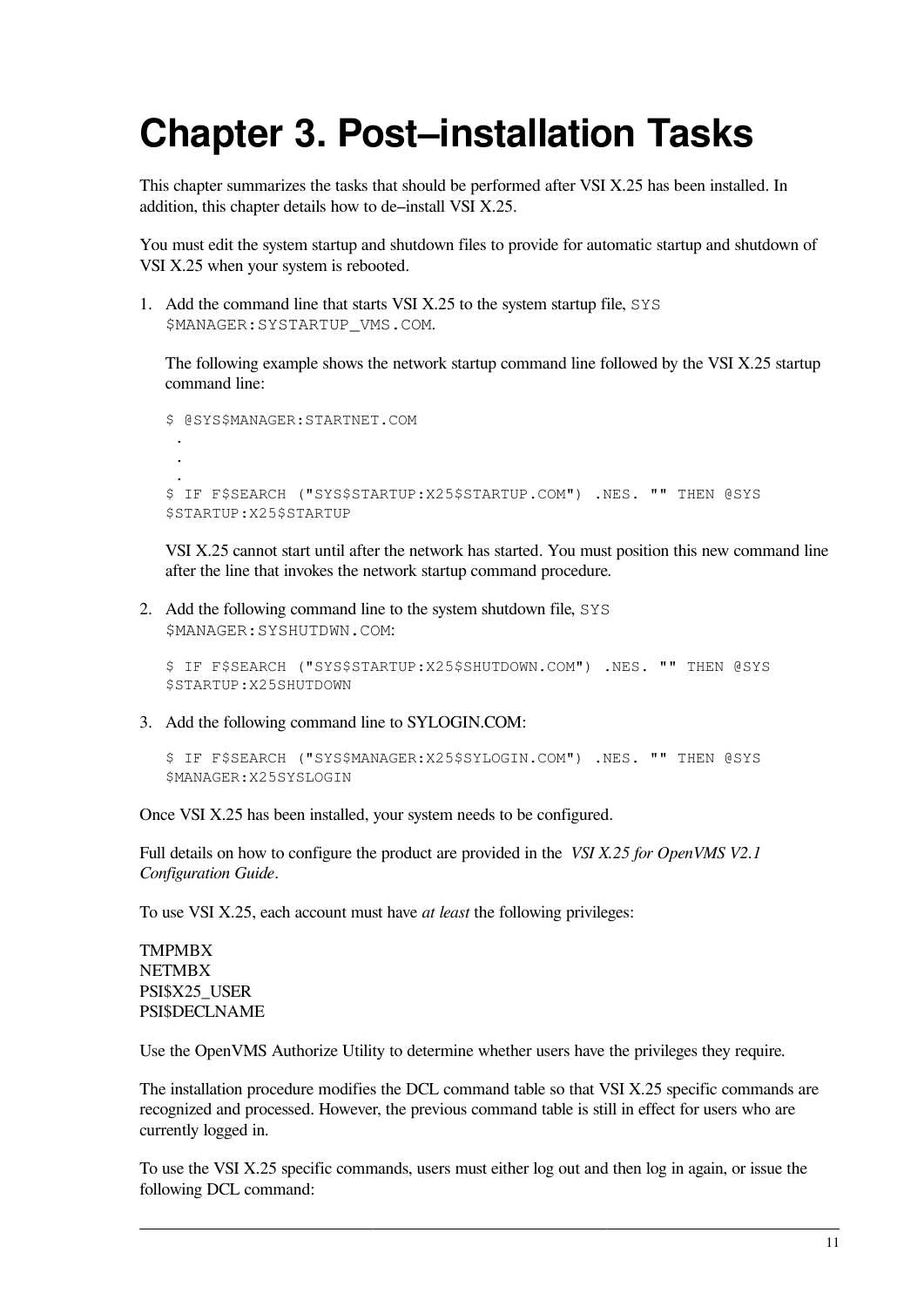\$ SET COMMAND /TABLES=SYS\$LIBRARY:DCLTABLES

Once you have completed the required post–installation tasks, reboot the system.

Provided that you have edited the system startup file correctly, the VSI X.25 software is started automatically when you reboot the system on which it is installed.

To start the VSI X.25 software manually, enter the following command from the SYSTEM account:

\$ @SYS\$STARTUP:X25\$STARTUP.COM

To de–install VSI X.25, enter the command:

\$ PRODUCT REMOVE X25CLIENT

Invoking this command automatically calls the shutdown procedure before removing the product files. Note that complete shutdown of VSI X.25 does not occur until the system is next rebooted.

To invoke the shutdown procedure manually, enter the following command from the SYSTEM account:

```
$ @SYS$STARTUP:X25$SHUTDOWN.COM
```
#### **Note**

You do not have to remove VSI X.25 before re–installing the software. If a version of the product exists on the system on which you are attempting to install the same or another version of the product, the Software Integrator will warn you that a version of the product is already installed. You can then choose whether to continue with the installation.

After de–installing the product:

1. Remove or comment out:

@SYS\$STARTUP:X25\$STARTUP.COM

from SYS\$MANAGER:SYS\$STARTUP\_VMS.COM

2. Remove or comment out:

@SYS\$STARTUP:X25\$SHUTDOWN.COM

from SYS\$MANAGER:SYSHUTDWN.COM

If you encounter a problem while using VSI X.25, please report it to VSI.

Review the *Software Product Description (SPD)* for an explanation of warranty. If you encounter a problem during the warranty period, report the problem as previously indicated or follow alternate instructions provided by VSI for reporting SPD non conformance problems.

### **De-installing VSI X.25 for OpenVMS**

The following example shows how to de-install VSI X.25.

\$ PRODUCT REMOVE X25CLIENT

The following product has been selected: VSI X.25 for OpenVMS V2.1